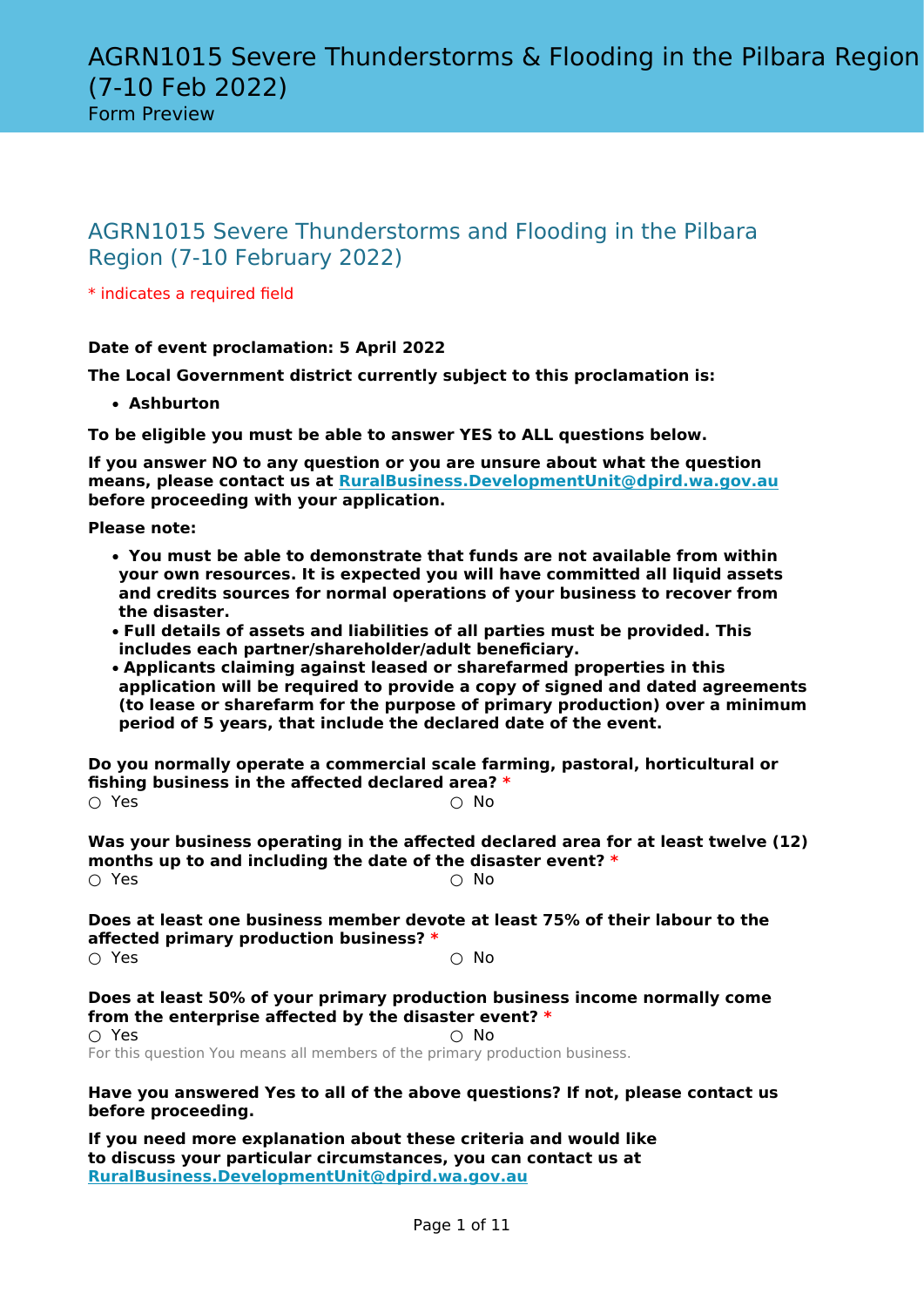Form Preview

# How did this disaster event affect your business?

\* indicates a required field

# **What damage or loss did your business suffer as a result of the disaster? \***

Must be no more than 500 words

# **What do you estimate the value of the damage or loss to your business to be? \***

Must be a whole dollar amount

## **What are you applying for? \***

- $\Box$  Fencing restoration/replacement (reimbursement of eligible costs)
- $\Box$  Freight costs (reimbursement of 50% of eligible costs)
- $\Box$  Professional advice (reimbursement of cost to a maximum of \$1500)

☐ Expression of interest for Interest Rate Subsidy on a new loan to repair damage, provide carry on finance and/or replace livestock

# Statement of Assets and Liabilities

In order to make an accurate assessment of your application, you will need to provide a copy of your most recent End of Financial Year Statement of Assets and Liabilities undertaken with your accountant. If this is unavailable or greater than 12 months old please call email us at **[RuralBusiness.DevelopmentUnit@dpird.wa.gov.au](mailto:grants@dpird.wa.gov.au)** to discuss options.

## **Upload your Statement of Assets and Liabilities here. \***

Attach a file:

You may also be required to provide any of the following documents to assist with the assessment:

- balance sheet and financial statements for the farm enterprise (including profit and loss statements, trading account and depreciation schedules) and/or
- individual tax returns and a current listing of all assets and liabilities held by each individual director, shareholder, partner or trustee of the farm enterprise.

**Please confirm you have attached your Statement of Assets and Liabilities \*** ○ Yes

# Fencing Reimbursement

**This assistance reimburses the primary producer 100% of eligible costs associated with restoration/replacement of fencing.**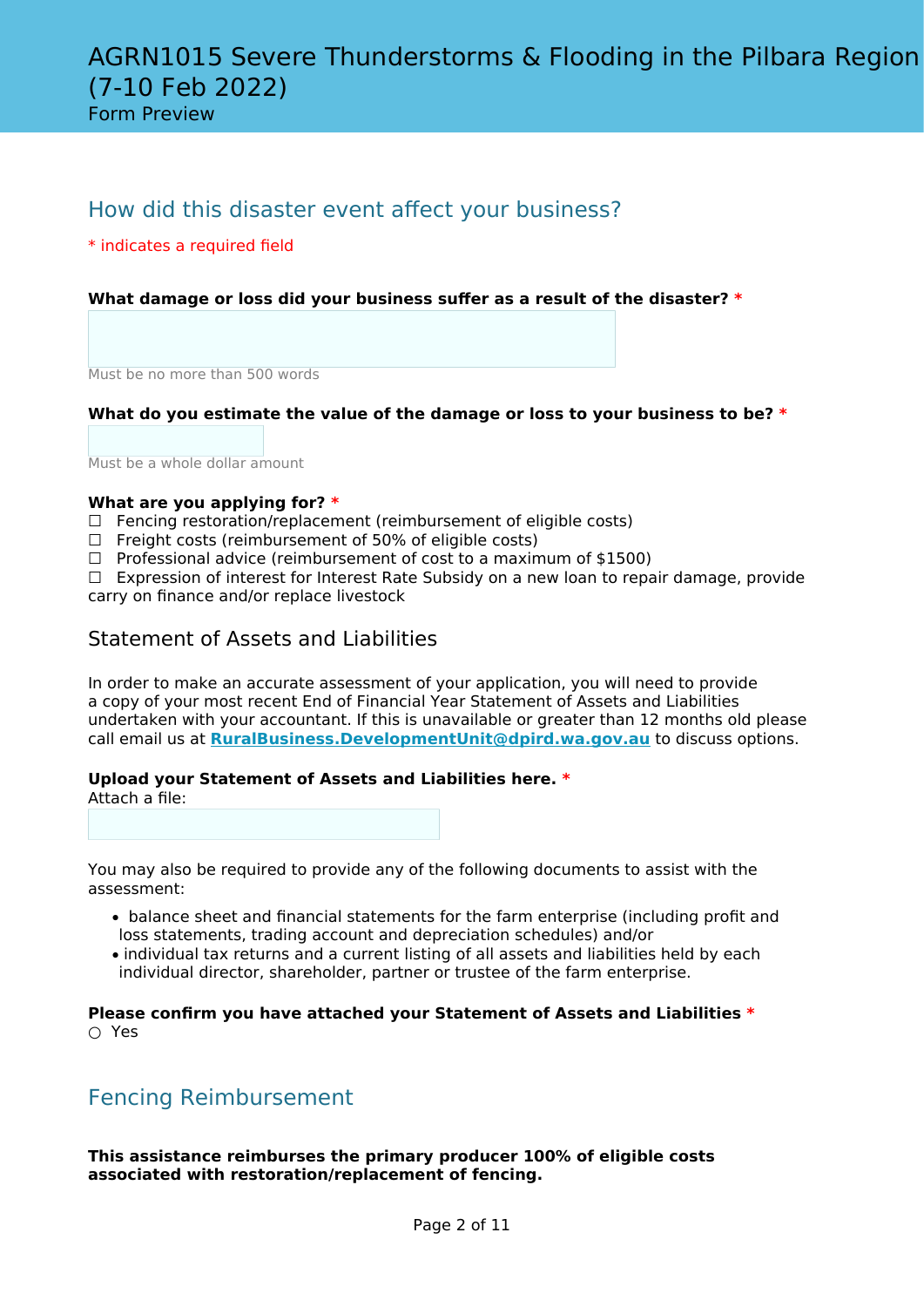|  |  |  |  |  | <b>Form Preview</b> |  |  |  |
|--|--|--|--|--|---------------------|--|--|--|
|--|--|--|--|--|---------------------|--|--|--|

| assistance.                                                                        | If your answer to any of the following questions is No, you are not eligible for this            |
|------------------------------------------------------------------------------------|--------------------------------------------------------------------------------------------------|
| $\circ$ Yes                                                                        | At the time of the disaster, was your property being used to hold/agist livestock?<br>$\circ$ No |
| Does your business insurance exclude fence restoration/replacement?<br>$\circ$ Yes | $\circ$ No                                                                                       |
| as a direct result of the eligible disaster event?<br>$\circ$ Yes                  | Did your boundary fencing suffer damage/loss and have to be repaired/replaced<br>∩ No            |
| roaming livestock may present a danger to the travelling public?<br>∩ Yes          | If 'Yes', does the damaged fencing adjoin a major road or rail corridor where<br>$\cap$ No       |
| fencing is to be replaced?                                                         | If 'Yes', what is the name of the major road adjoining your property where the                   |

**How much are you seeking to be reimbursed?**

\$ Must be a dollar amount

**Please provide copies of the supplier's tax invoice/s, including payment information and details of materials purchased.** Attach a file:

# Freight reimbursement

This assistance reimburses the primary producer to a maximum of 50% of the costs incurred to transport certain items as a direct result of an eligible natural disaster.

## **If your answer to the following question is No, you are not eligible for this assistance.**

**Did you incur costs to transport livestock; fodder or water for livestock; or building or fencing equipment or machinery as a direct result of the disaster event?** ○ Yes ○ No

# **How much are you seeking to be reimbursed?**

\$ Must be a dollar amount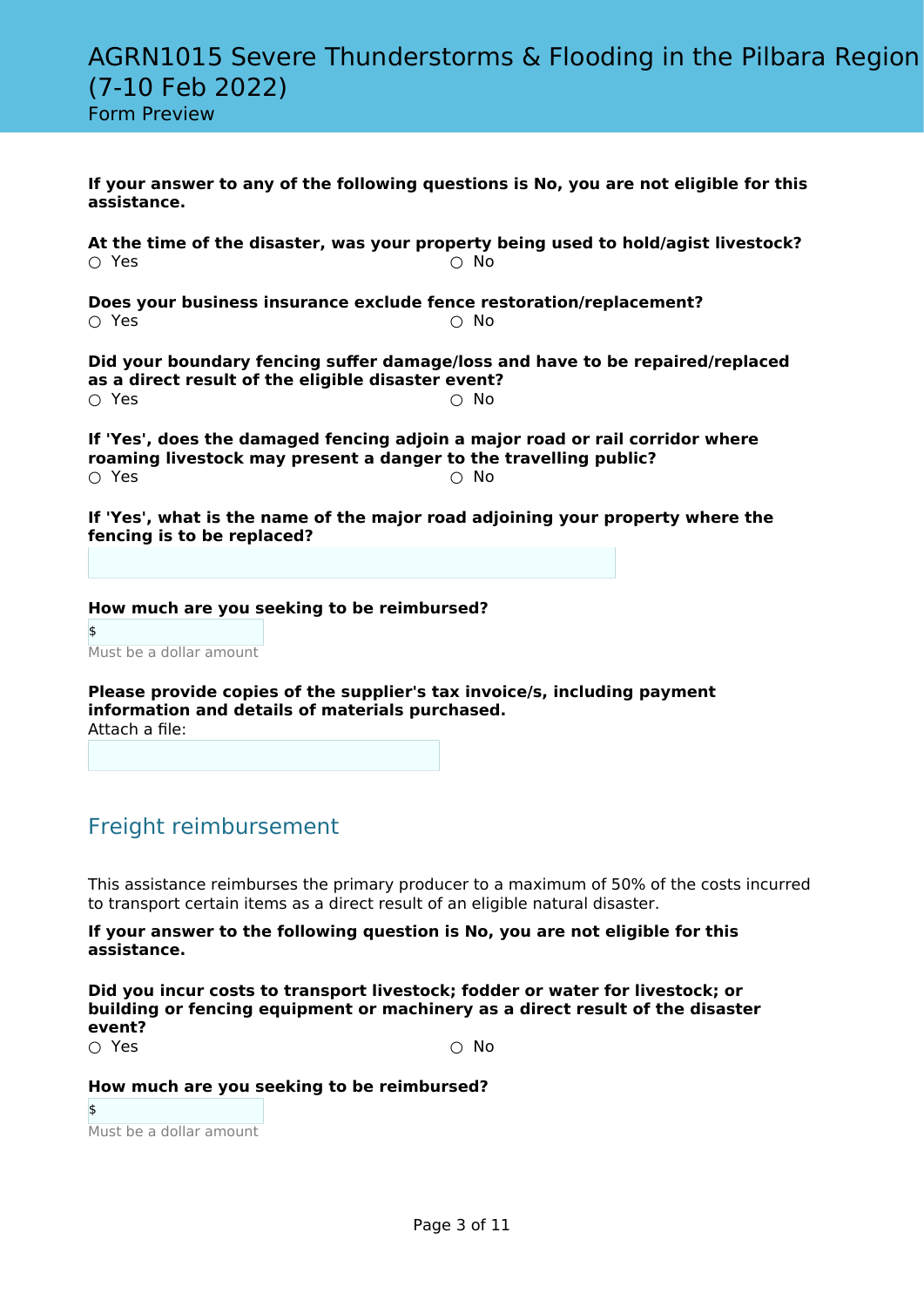**Please provide copies of the contractor's tax invoice/s, including payment and details of carting.**

Attach a file:

# Professional advice reimbursement

Eligible primary producers may apply for reimbursement of fees to obtain professional advice directly related to addressing issues arising from an eligible natural disaster event. The maximum reimbursement available is \$1500.

#### **If your answer to the following question is No, you are not eligible for this assistance.**

**Did the professional advice relate to business or financial matters, hydrological or soil conservation issues, feed analysis or other stock health issues?**

 $\bigcirc$  Yes  $\bigcirc$  No If you answered Yes, please continue.

# **Please provide brief details of the advice you received:**

Must be no more than 500 words

## **Name of the professional who provided the advice:**

| First Name | Last Name |
|------------|-----------|
|            |           |
|            |           |

## **How much are you seeking to be reimbursed?**

\$ Must be a dollar amount

**Please provide copies of the professional's tax invoice, including details of payment of same together with details of the advice provided to you.** Attach a file:

# Interest rate subsidy - Expression of Interest

Expressions of interest for the Interest Rate Subsidy will be reviewed in the first instance by the Department of Primary Industries and Regional Development (DPIRD).

The Office of Emergency Management (OEM) will then liaise directly with applicants DPIRD has confirmed are eligible for this assistance measure.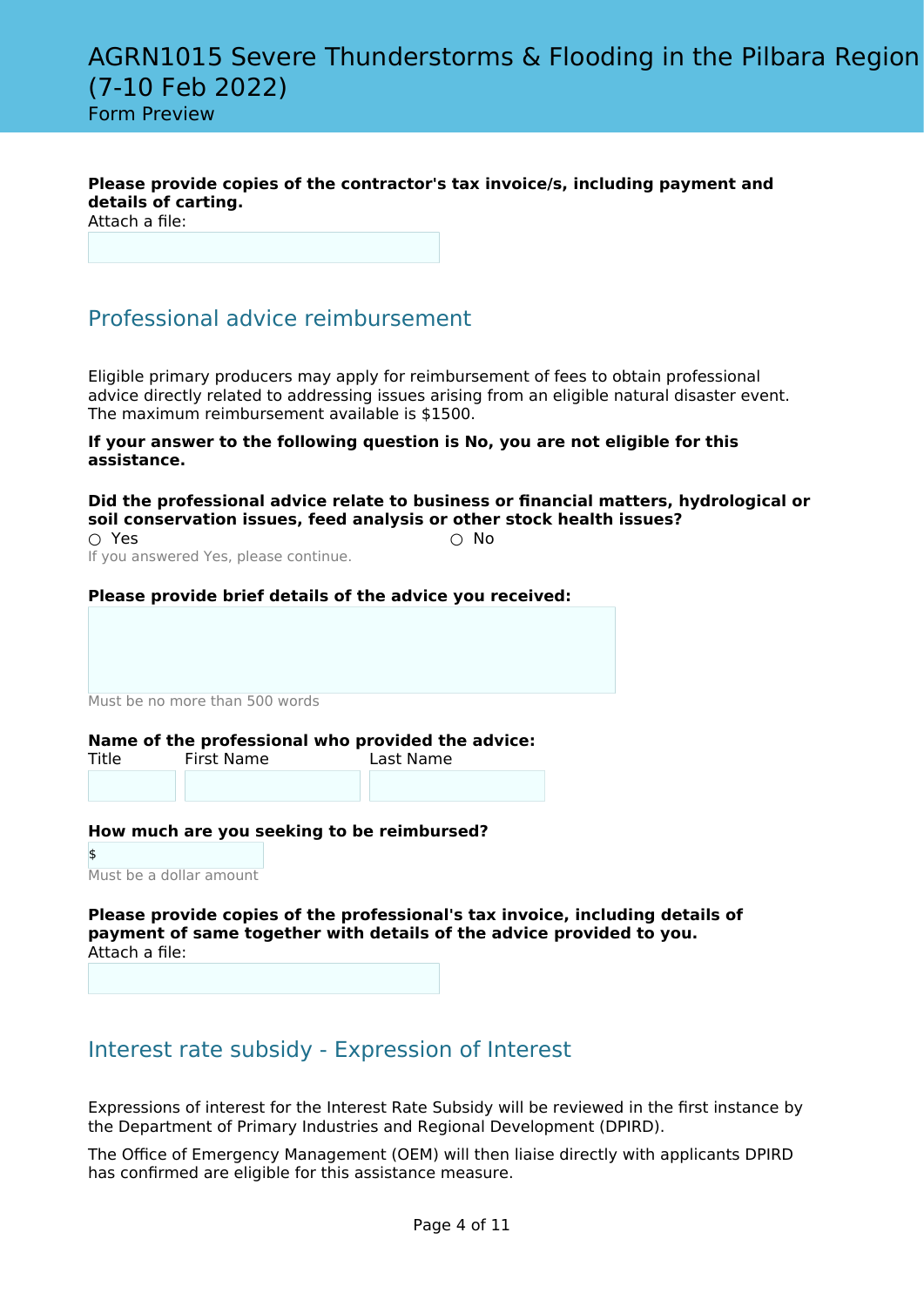Please note that this expression of interest is to establish whether your business is likely to be eligible and should not be taken to be an approval under this assistance measure.

## **If you answer No to the following question, you are not eligible for this assistance measure.**

**Will you need to take out a new loan for your business to recover from the disaster (ie repair damage caused by the disaster, and/or for carry on purposes to implement the next season's production program, or to replace livestock lost in the disaster)?**

 $\bigcirc$  Yes  $\bigcirc$  No If you answered Yes, please continue.

# Details of the proposed loan

# **What type of new loan are you proposing to take out?**

For example, Term Loan etc

## **How much are you proposing to borrow?**

\$ Must be a dollar amount

# **What are the new loan funds to be spent on?**

Must be no more than 200 words

# **Who are you going to borrow the funds from? (ie the Lender)**

The name of the bank or other Authorised Deposit-taking Institution providing the loan facility.

## **Contact details for the proposed Lender**

| Title        |                                                      | First Name | Last Name |  |
|--------------|------------------------------------------------------|------------|-----------|--|
|              |                                                      |            |           |  |
|              | <b>Organisation name</b><br><b>Organisation Name</b> |            |           |  |
|              |                                                      |            |           |  |
| Address      |                                                      |            |           |  |
|              |                                                      |            |           |  |
|              |                                                      |            |           |  |
| Suburb State |                                                      | Postcode   |           |  |
|              |                                                      |            |           |  |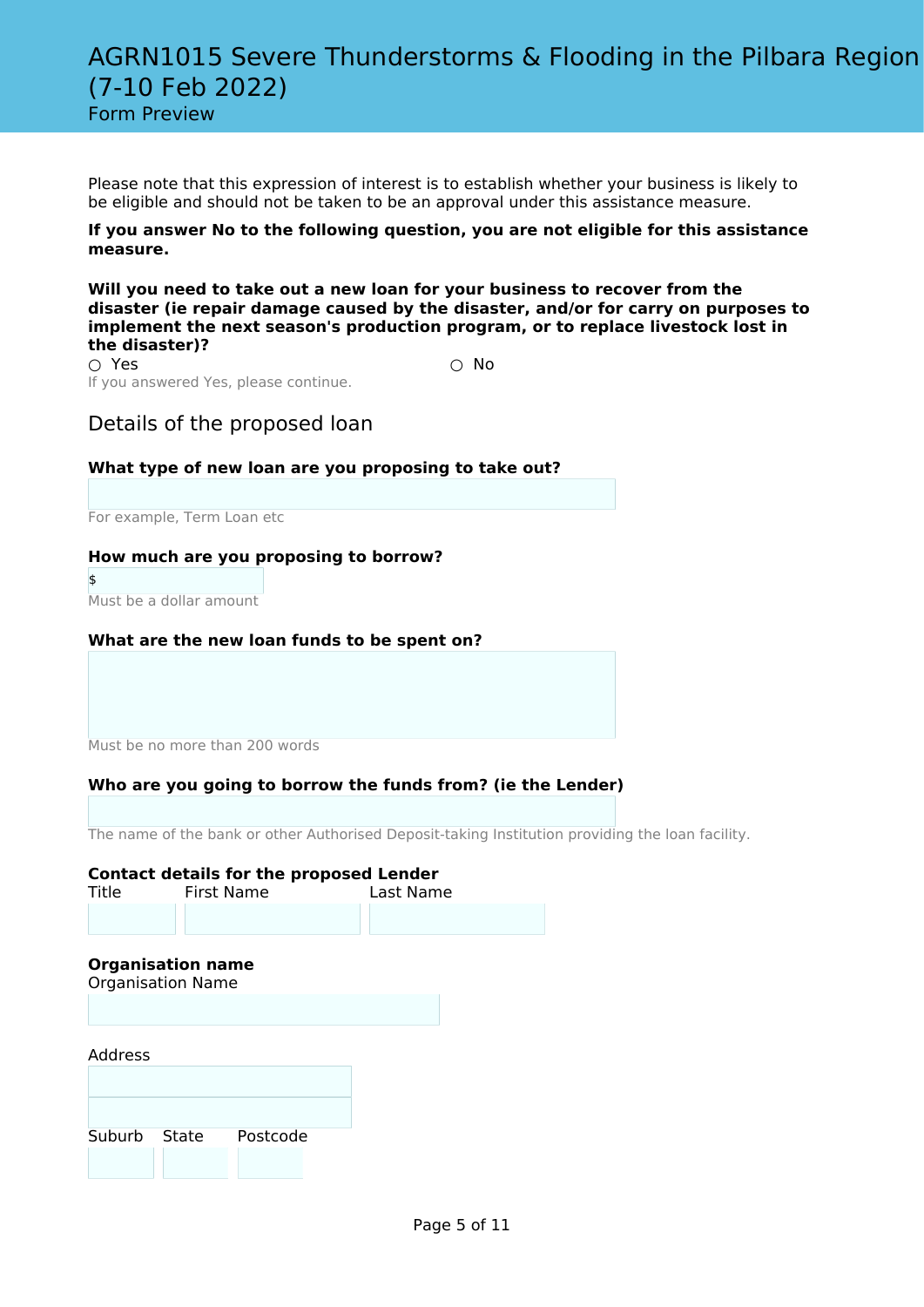Form Preview

# **Email address**

email address for the Lender contact.

# **Please note:**

- You must be able to demonstrate that funds are not available from within your own resources. It is expected you will have committed all liquid assets and credit sources for normal operations of your business and will need to access extra borrowings for your business to recover from the disaster.
- Full details of assets and liabilities of all parties must be provided as these are taken into consideration when determining your eligilbility for this measure.

# Your primary production or fishing business details

# \* indicates a required field

Business entity name: the legal name of the entity

# **This is the name that appears on all official documents or legal papers. Depending on your entity type, it may be one of the following:**

- individual/sole trader your legal name
- Australian private company the name registered with ASIC
- Australian public company the name registered with ASIC
- cooperative– the name registered in your memorandum of understanding
- strata title the name registered with a State authority
- other incorporated entity the name registered with or incorporated under the relevant State Act
- partnership the names of all the partners
- superannuation fund the name registered with the Australian Prudential Regulatory Authority
- trust the name of the trust as shown in the trust deed
- other unincorporated entity the name by which your entity is usually known, as stated on any formal documentation (such as bylaws, charter, lodge orders, rules).

(Reference: [https://abr.gov.au/For-Business,-Super-funds---Charities/Applying-for-an-ABN/](https://abr.gov.au/For-Business,-Super-funds---Charities/Applying-for-an-ABN/What-you-need-for-your-ABN-application/Legal-name-of-the-entity/) [What-you-need-for-your-ABN-application/Legal-name-of-the-entity/\)](https://abr.gov.au/For-Business,-Super-funds---Charities/Applying-for-an-ABN/What-you-need-for-your-ABN-application/Legal-name-of-the-entity/)

# APPLICANT DETAILS

## **Business Name \***

Organisation Name

## **Primary Address \***

Address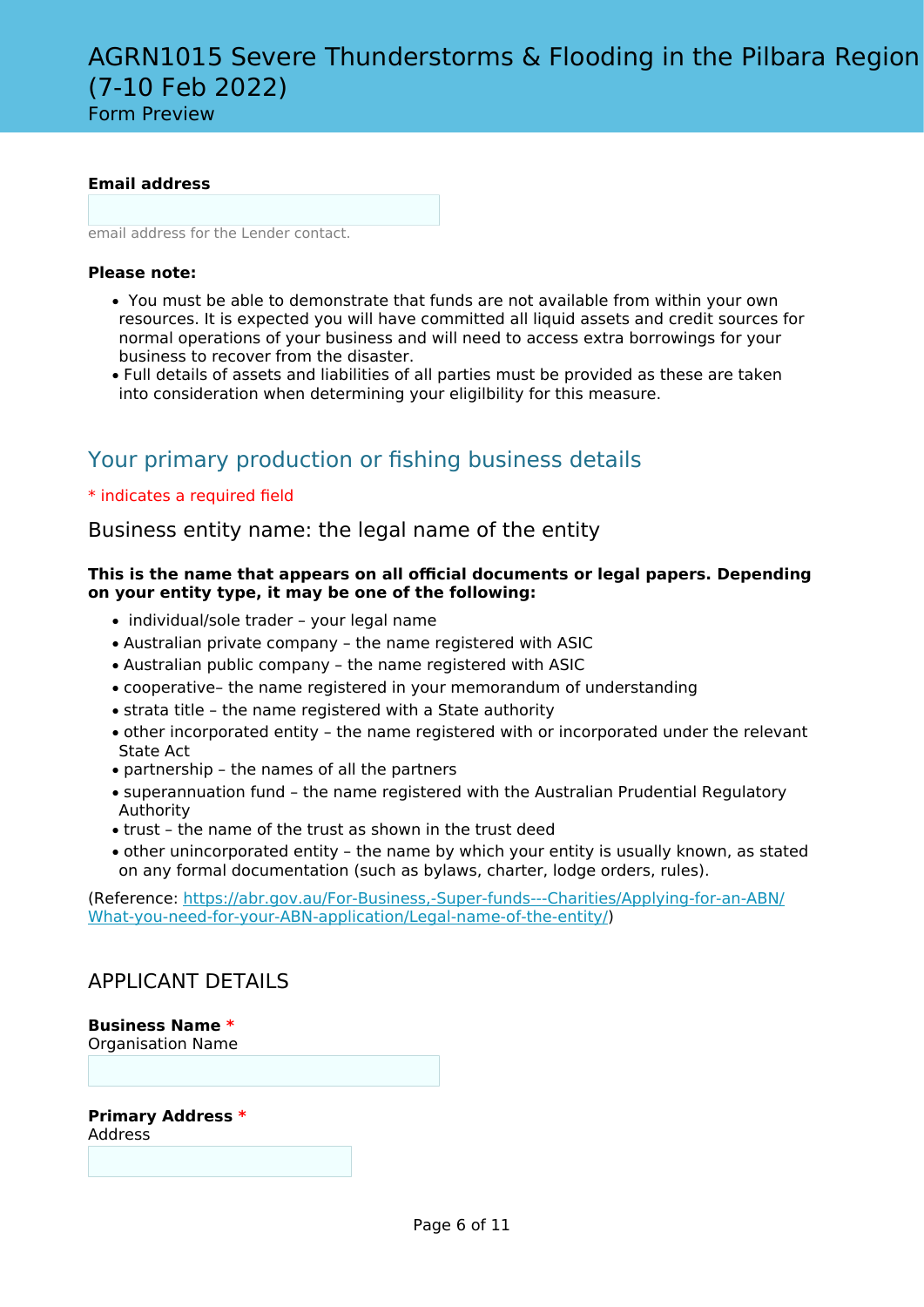# Form Preview

Suburb State Postcode

The street address applicable to your business.

# **Postal Address**

Address

| Suburb State | Postcode |  |
|--------------|----------|--|
|              |          |  |

Must be an Australian postcode.

# **Primary Phone Number \***

A landline number must include area code. Enter all number with no spaces

# **Mobile Phone Number**

**Email \***

## **ABN \***

The ABN provided will be used to look up the following information. Click Lookup above to check that you have entered the ABN correctly.

| Information from the Australian Business Register |                  |
|---------------------------------------------------|------------------|
| <b>ABN</b>                                        |                  |
| Entity name                                       |                  |
| <b>ABN status</b>                                 |                  |
| Entity type                                       |                  |
| Goods & Services Tax (GST)                        |                  |
| <b>DGR Endorsed</b>                               |                  |
| ATO Charity Type                                  | More information |
| <b>ACNC Registration</b>                          |                  |
| <b>Tax Concessions</b>                            |                  |
| Main business location                            |                  |
|                                                   |                  |

Must be an ABN

# **Farm business member nominated by the applicant to act on behalf of the farm business**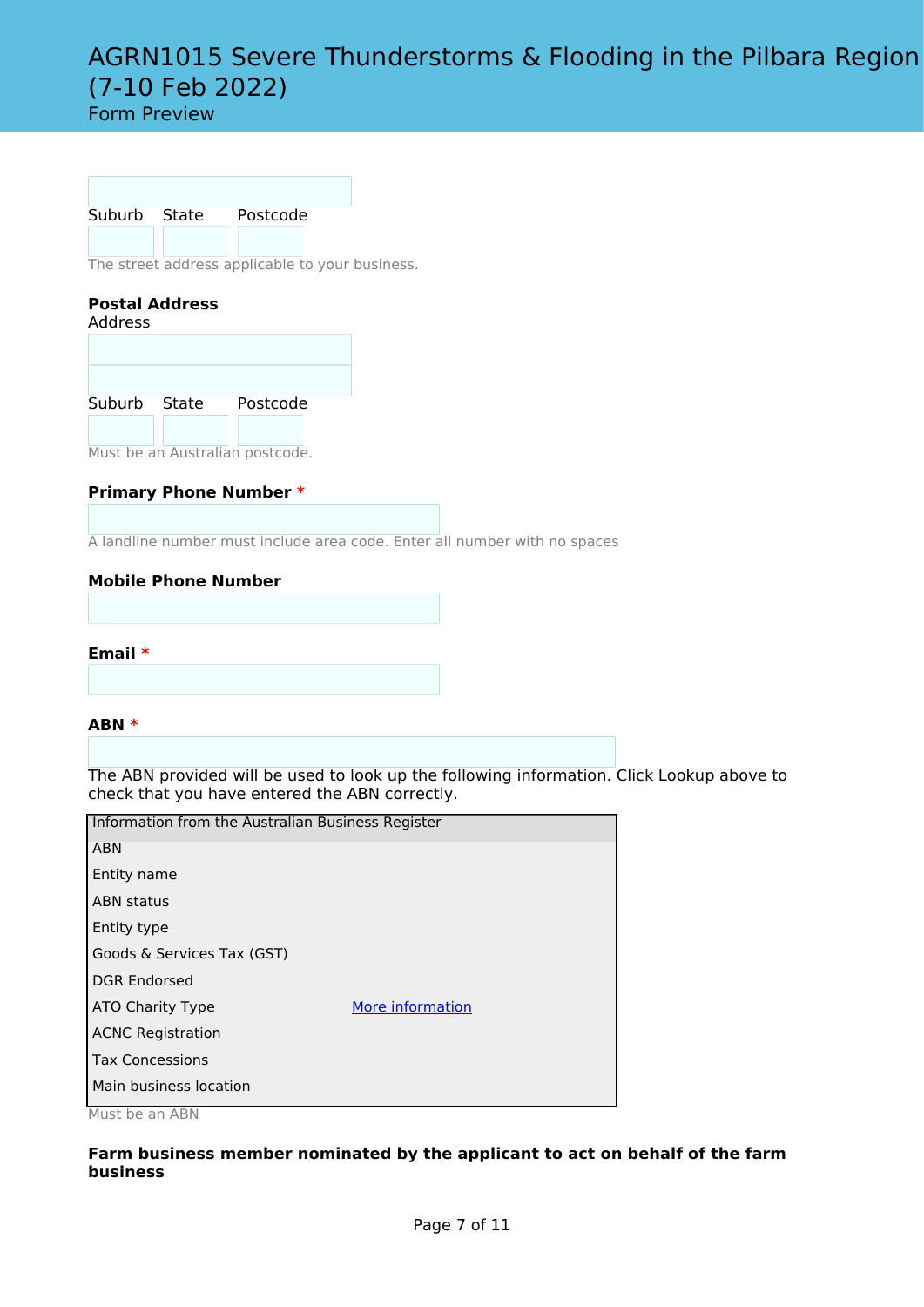Form Preview

| Name $*$<br>Title | First Name                | Last Name |
|-------------------|---------------------------|-----------|
|                   |                           |           |
|                   | Must provide name in full |           |
| Phone $*$         |                           |           |

A landline number must include area code. Enter any number (mobile or home) with no spaces

## **Mobile**

| Email $*$ |  |  |  |
|-----------|--|--|--|
|           |  |  |  |

# DIRECT DEPOSIT BANK DETAILS

If approved, funds will be credited to the account you nominate here. **Please make sure the details are correct before you submit your application**.

# **Account name \* Bank and branch \***

The name of the bank and branch your account is with.

## **BSB \***

Must be a number.

**Account number \***

**Please upload a copy of your bank statement for verification \*** Attach a file:

Please ensure that the details you have entered above match the bank statement.

# FARM BUSINESS DETAILS

#### **Street address of the affected property \*** Address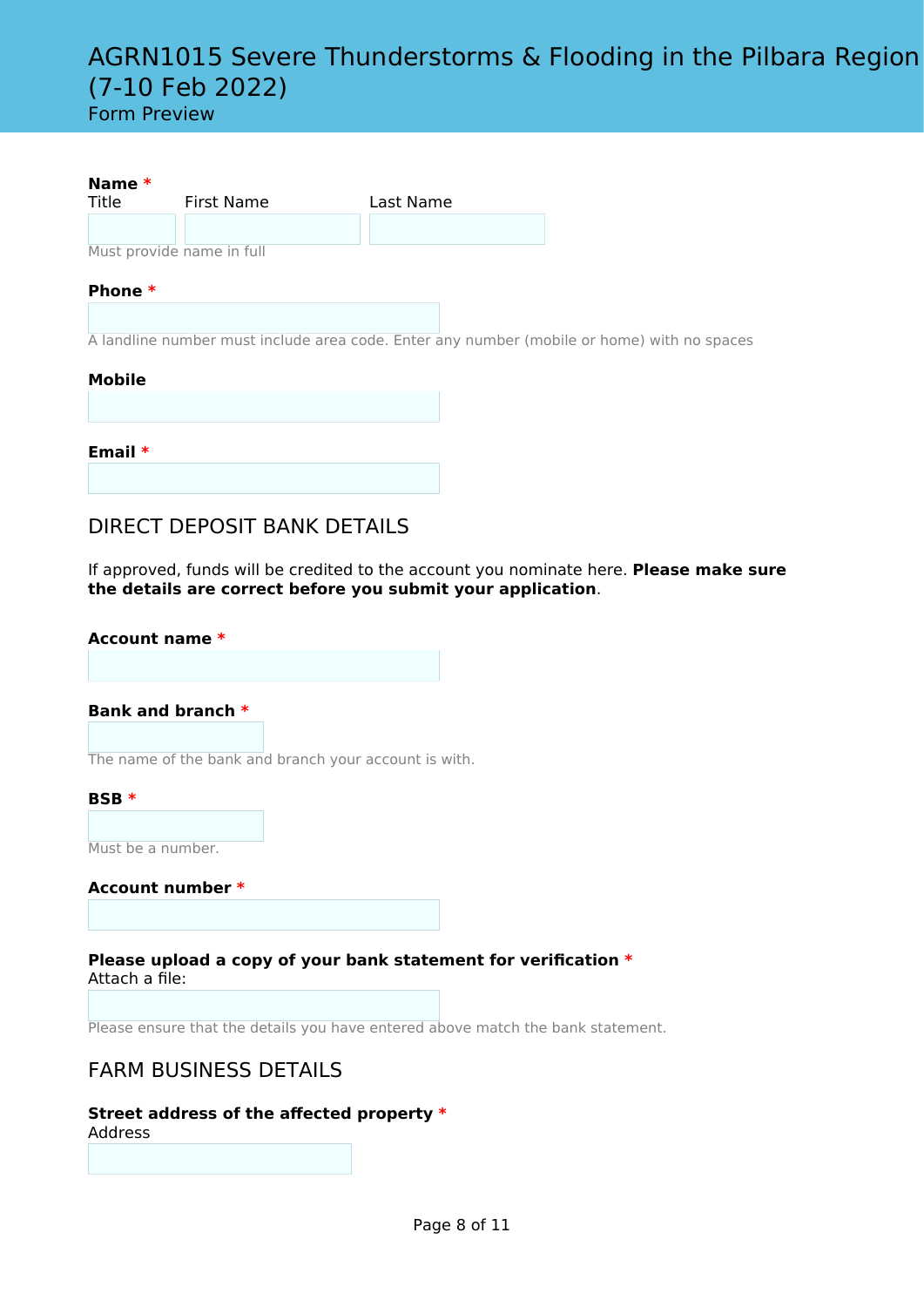Form Preview

| Suburb State | Postcode |  |
|--------------|----------|--|
|              |          |  |

# **What is the size of the property? \***

The number of Hectares

#### **Name of the Registered Landowner/s of the property affected. \***<br>Title **First Name** Last Name First Name

| .     | .          | <b>LUJL INGHILL</b> |  |
|-------|------------|---------------------|--|
|       |            |                     |  |
|       |            |                     |  |
|       |            |                     |  |
|       |            |                     |  |
|       |            |                     |  |
|       | First Name |                     |  |
| Title |            | Last Name           |  |

If the land is owned in more than 2 people, please provide details in the section below.

# **If you have more than one property, please provide brief details of your other properties.**

Address, size, registered land owners details, leased or share farmed etc.

#### **Do you Own or Lease/Sharefarm the location(s) you are claiming against in this application? \***

- $\bigcirc$  I/We Own the location(s)
- $\bigcirc$  I/We Lease or Sharefarm the location(s).

○ I/We Own and Lease or Sharefarm (claiming for multiple locations in application)

Applicants claiming against Leased or Sharefarmed properties are required to provide a copy of signed and dated agreements, over a minimum period of 5 years, that includes the declared date of the event.

## **Please upload a copy of your Shire rates notice for the affected property here.** Attach a file:

**If you are operating under a lease/sharefarming arrangement/s, please upload a copy of your written and signed agreement/s here.** Attach a file:

Applicants claiming against Leased or Sharefarmed properties are required to provide a copy of signed and dated agreements to lease or sharefarm the property for the purpose of primary production, over a minimum period of 5 years, that includes the declared date of the event.

# FISHING LICENCE DETAILS

# **Name of the Fishing Licence Holder**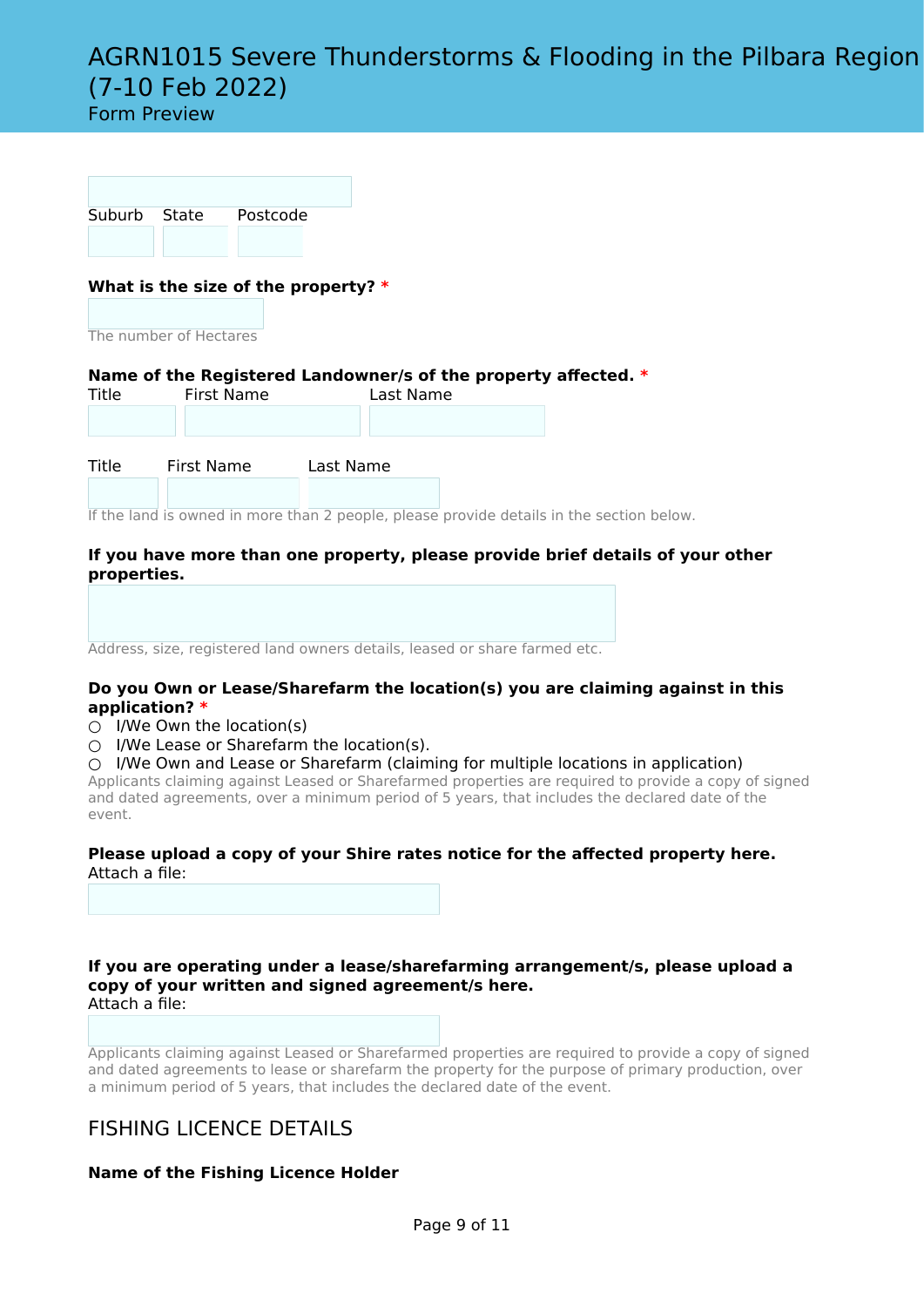# Form Preview

| Title | First Name | Last Name |
|-------|------------|-----------|
|       |            |           |

**What is the Fishing Licence number?**

**If you are operating under the lease of a fishing licence/s please upload a copy of your written and signed agreement/s here.** Attach a file:

Certification and Submission

\* indicates a required field

Certification

**I declare the information shown in this application and attachments, and any details subsequently provided, is true and correct.**

**I confirm the primary production business listed as the Applicant meets the eligibility criteria detailed in this application and was severely affected by the declared disaster event; \***

 $\cap$  I confirm

**I confirm I/we own the farm land OR hold a current written and signed 5 years lease agreement (covering the date of the event) to sharefarm or lease the property for the purpose of primary production, OR own and operate under fishing licence OR have a current signed 3 years lease of a fishing licence; \***  $\cap$  I confirm

**I confirm I/we do not have our own resources available to the business to recover from the natural disaster; \***  $\cap$  I confirm

**I confirm the items claimed are NOT covered by insurance; \***  $\cap$  I confirm

**I authorise the Department of Primary Industries and Regional Development and/ or the Department of Fire and Emergency Services to seek any additional relevant information that may be required to assess and process this application; \*** ○ I consent

**I hereby request and authorise any parties to supply such information as requested by the Department of Primary Industries and Regional Development and/or the Department of Fire and Emergency Services; \*** ○ I consent